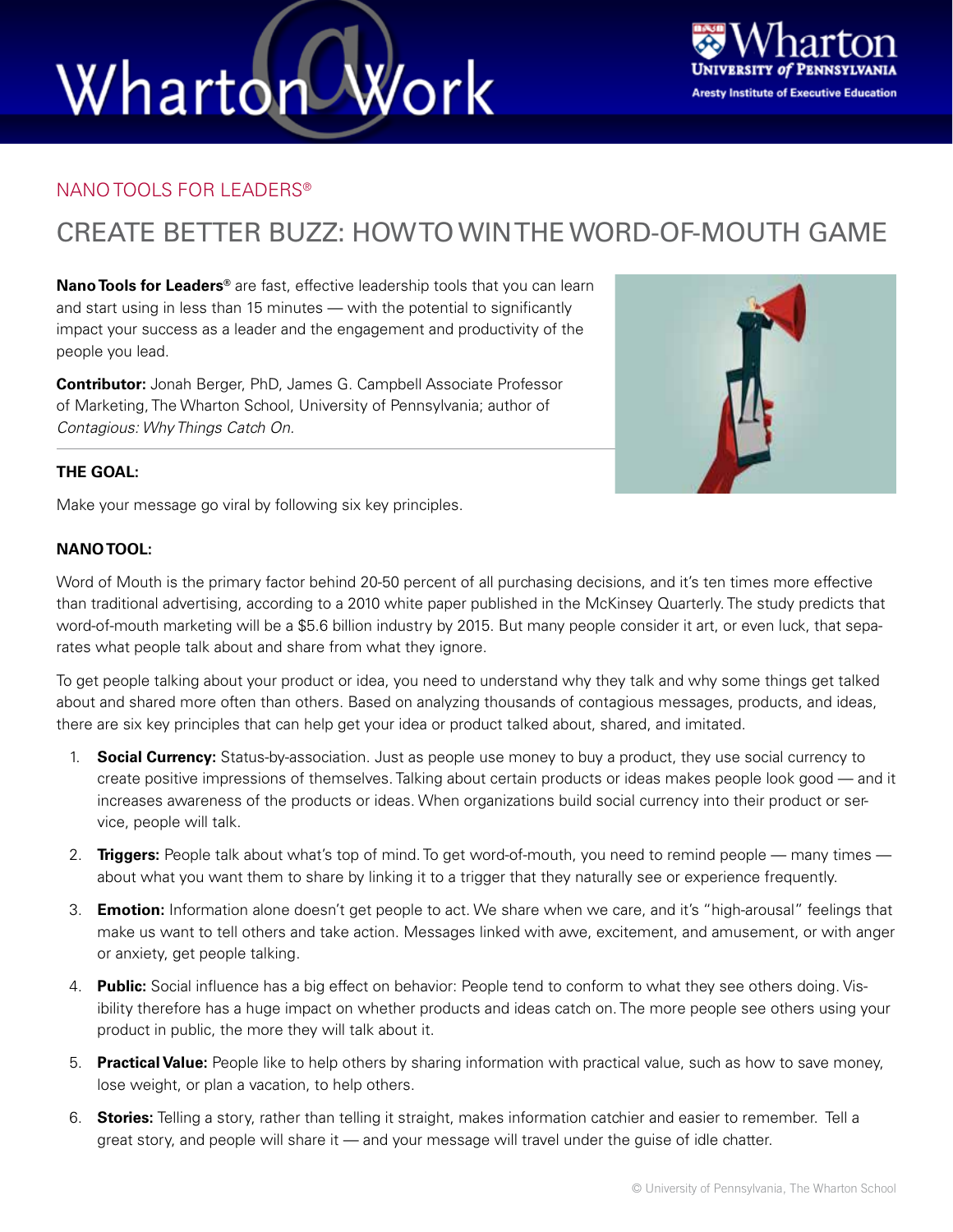## Work Wharton



#### **HOW COMPANIES USE IT:**

- When McDonald's introduced the McRib in 1981, sales were weak. After a few years of trying promotions and features, it dropped the sandwich from its menu. But in 2005 the company reintroduced the McRib, using the **social currency** principle by creating scarcity and exclusivity, offering it for a limited time, and only at certain locations. It now has a cult following, with online "McRib locators" to help fans find the sandwich.
- Hershey used a **trigger** to revive its Kit Kat brand in 2007. A new ad campaign paired the candy with coffee, describing Kit Kat as "a break's best friend." While "Kit Kat and cantaloupe" sounds about as good as "Kit Kat and coffee," coffee is a frequent stimulus in the environment. Every time someone drinks coffee, which is often multiple times each day, they might think of having a Kit Kat. According to Colleen Chorak, marketing director at Hershey, the trigger helped grow the brand from \$300 million to \$500 million.
- It might be a stretch to think there's an **emotional** hook in something as banal as an online search engine. But Google's "Parisian Love" campaign, which follows a young man's online searches over time, from "study abroad Paris France" to "impress a French girl" to "job hunting" and "Paris churches" (as church bells ring in the background), was romantic, joyous, and inspiring. The emotions it aroused turned a normal ad into a viral hit.
- When Apple first introduced the iPod, it had a lot of competition in the digital music player space. And it had millions of potential customers who weren't sure whether to give up their portable CD players for the expensive new device, or which player to buy if they were ready to try one. Apple distinguished itself by including white (rather than the more common black) headphones, providing visible, **public** proof that the iPod was being used and enjoyed by others.
- Vanguard's monthly newsletter, *MoneyWhys,* shares tips of **practical value** about investing, taxes, insurance, and other common financial concerns. Subscribers are prompted to forward articles (and to learn more about Vanguard products), through links on each page.
- Subway used the real-life **story** of Jared Fogle, who lost 245 pounds eating a Subway sandwich every day for lunch and dinner, in an ad campaign. The narrative is so entertaining that it gets repeated even when people aren't talking about weight loss, and even when they're not trying to promote the fast-food chain. But Subway benefits because its name and product are an integral part of the story.

#### **ACTION STEPS:**

Here are some ideas for using the six STEPPS principles to make anything go viral:

- 1. **Social Currency:** One way to build social currency is to use scarcity and exclusivity to make people feel like insiders. Both help products catch on by making them seem more desirable — if something is hard to obtain, people assume it must be worth the effort.
- 2. **Triggers:** Pick a positive trigger a word, event, or situation that happens frequently where you want word of mouth. Then create strong links between the trigger and your product or service by repeating the connection frequently.
- 3. **Emotion:** Choose a "high arousal" emotion to link to your product or service, such as awe, excitement, amusement, anger, or anxiety. Show how your offering gets people more of the positive emotions or less of the negative ones.
- 4. **Public:** Look for ways to make your service or product more visible, especially when people are using it. Be creative. Even seemingly invisible products like Intel can become visible to the public through tactics like "Intel Inside."